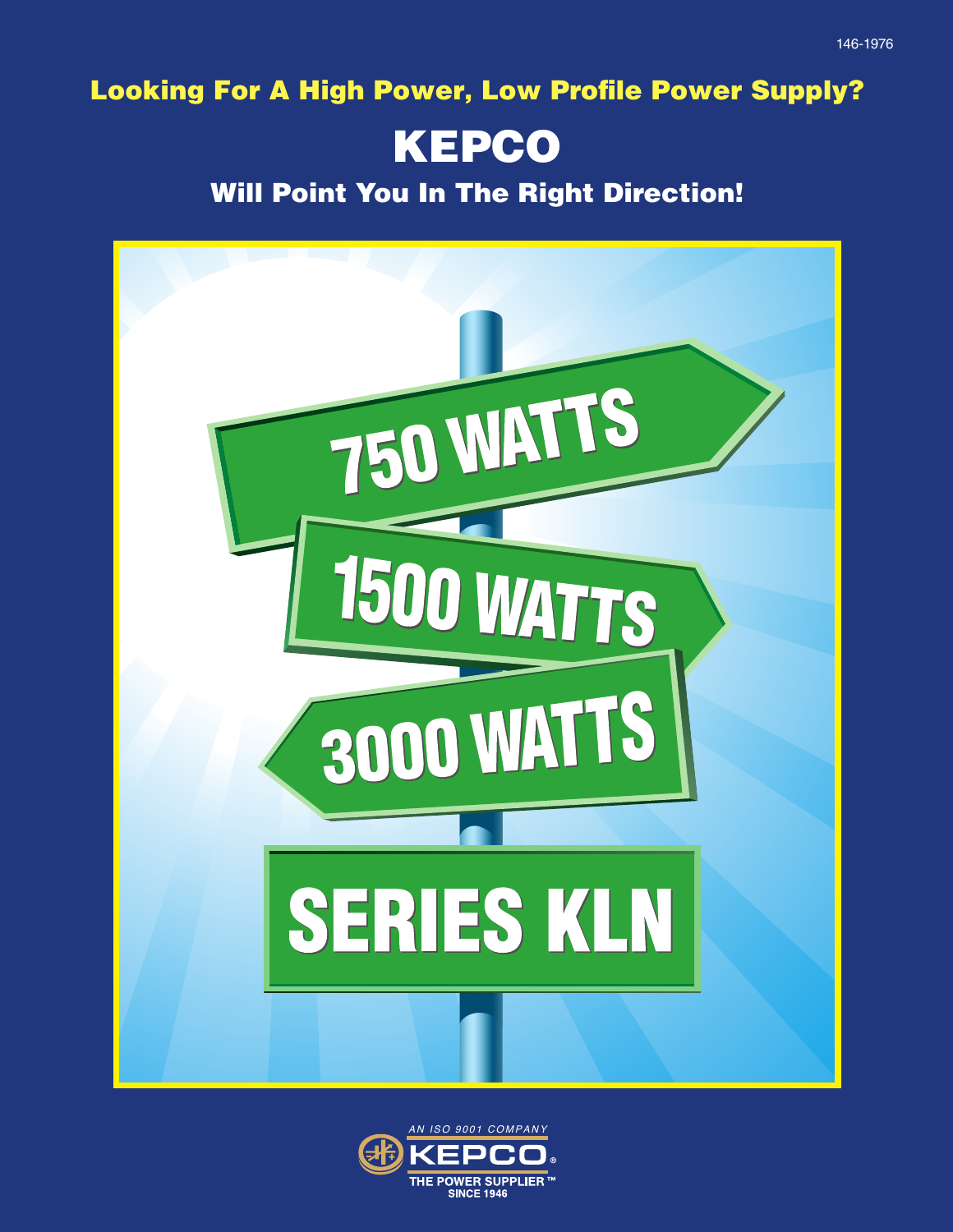## **You'll Always Find What You Need At Kepco**



## **KEPCO SERIES KLN - High Power, Low Profile, Many Models**

The Kepco Series KLN is a new family of automatic crossover, low-profile, high-performance, low-cost programmable power supplies. The KLN Series offers stable d-c power in a 1U high, half-rack package for 750W, a 1U high, full-rack package for 1500W and a 2U high, full-rack package for 3000W. A total of 39 voltage-current combinations are offered. Output voltages range from 0-6 Volts to 0-600 Volts and output currents range from 0-400 Amps down to 0-1.25 Amps. Speed-controlled fans limit acoustic noise for bench-top applications when full power is not needed.

Precise programming of voltage, current and their limits may be achieved from the front panel, or by analog means or by RS 485 digital control. GPIB or LAN interfaces are factoryinstalled options.

**MARKETS AND APPLICATIONS**

- Aerospace and Satellite Test
- Telecom and IT Industry
- Automated Test Equipment
- Factory Automation
- QC Testing
- Burn-in
- Solar
- Water Purification
- Thermal Process Control
- Chemical Processing
- Semiconductor Manufacturing
- Battery Charging and Testing
- Electroplating, Sputtering and Coating
- New Energy R&D



Data subject to change without notice. © 2013 KEPCO, INC. Litho in USA

KEPCO, INC. • 131-38 Sanford Avenue • Flushing, NY 11355 USA • Tel: (718) 461-7000 • Fax: (718) 767-1102 Email: hq@kepcopower.com • **www.kepcopower.com**

**For more information visit www.kepcopower.com/kln.htm**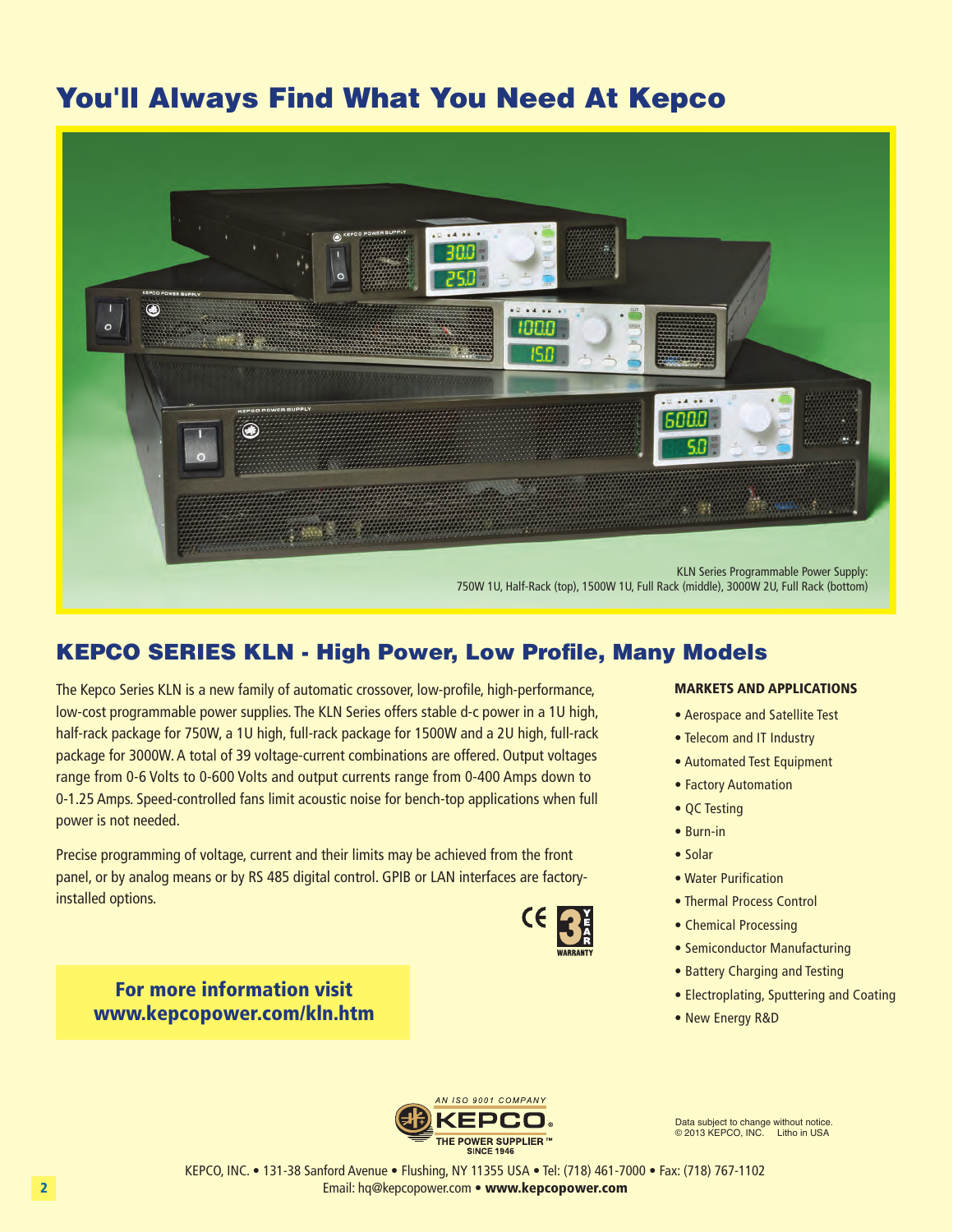

**If you are looking for** a high resolution (16 bit D/A for setting of voltage and current, 24 bit A/D for measurement), stable, quiet (speed-controlled fan) d-c power supply for your rack or bench, **choose the 750W Series KLN.**



#### **KLN 750 WATT MODEL TABLE**

| <b>MODEL</b><br>$(8)$ $(9)$ $(10)$ |            | <b>D-C OUTPUT RANGE</b> | RIPPLE <sup>(3)</sup> |                   | LINE REGULATION (5) (11) |               | <b>LOAD REGULATION (11)</b> |               |                                         | <b>RESPONSE TIME (7)</b>                  |                                              | <b>REMOTE</b>                                |
|------------------------------------|------------|-------------------------|-----------------------|-------------------|--------------------------|---------------|-----------------------------|---------------|-----------------------------------------|-------------------------------------------|----------------------------------------------|----------------------------------------------|
|                                    | CV(1)      | CC(2)                   | <b>CV</b>             | CC <sup>(4)</sup> | CV                       | cc            | CV(6)                       | CC(6)         | <b>FULL</b><br><b>LOAD</b><br><b>UP</b> | <b>FULL</b><br><b>LOAD</b><br><b>DOWN</b> | N <sub>O</sub><br><b>LOAD</b><br><b>DOWN</b> | <b>SENSE</b><br><b>VOLTAGE</b><br>DROP (max) |
|                                    | $V$ d-c    | A d-c                   | mV<br>rms             | mA<br>rms         | 0.05%<br>$+mV$           | 0.1%<br>$+mA$ | 0.05%<br>$+mV$              | 0.1%<br>$+mA$ | Sec                                     | Sec                                       | Sec                                          | V                                            |
| <b>KLN 6-100</b>                   | $0-6$      | $0 - 100$               | 10                    | 180               | 2.8                      | 11            | 2.8                         | 23            | 0.08                                    | 0.05                                      | 0.6                                          | $\mathbf{1}$                                 |
| <b>KLN 8-90</b>                    | $0 - 8$    | $0 - 90$                | 10                    | 180               | 2.8                      | 11            | 2.8                         | 23            | 0.08                                    | 0.05                                      | 0.6                                          | $\mathbf{1}$                                 |
| KLN 12.5-60                        | $0 - 12.5$ | $0 - 60$                | 10                    | 120               | $\overline{4}$           | 8.5           | $\overline{4}$              | 18            | 0.08                                    | 0.05                                      | 0.8                                          | $\mathbf{1}$                                 |
| <b>KLN 20-38</b>                   | $0 - 20$   | $0 - 38$                | 10                    | 76                | $\overline{4}$           | 5.8           | $\overline{4}$              | 12.6          | 0.08                                    | 0.05                                      | 0.8                                          | $\mathbf{1}$                                 |
| <b>KLN 30-25</b>                   | $0 - 30$   | $0 - 25$                | 10                    | 63                | 5                        | 4.5           | 5                           | 10            | 0.08                                    | 0.08                                      | 0.9                                          | 1.5                                          |
| <b>KLN 40-19</b>                   | $0 - 40$   | $0 - 19$                | 10                    | 48                | 6                        | 3.9           | 6                           | 8.8           | 0.08                                    | 0.08                                      | $\mathbf{1}$                                 | 2                                            |
| <b>KLN 50-15</b>                   | $0 - 50$   | $0 - 15$                | 10                    | 43                | 8                        | 3.6           | 8                           | 8.2           | 0.08                                    | 0.08                                      | 1.1                                          | 2                                            |
| KLN 60-12.5                        | $0 - 60$   | $0 - 12.5$              | 10                    | 38                | 8                        | 3.25          | 8                           | 7.5           | 0.08                                    | 0.08                                      | 1.1                                          | 3                                            |
| <b>KLN 80-9.5</b>                  | $0 - 80$   | $0 - 9.5$               | 10                    | 29                | 10 <sup>10</sup>         | 2.95          | 10                          | 6.9           | 0.15                                    | 0.15                                      | 1.2                                          | $\overline{4}$                               |
| <b>KLN 100-7.5</b>                 | $0 - 100$  | $0 - 7.5$               | 10                    | 23                | 12                       | 2.75          | 12                          | 6.5           | 0.15                                    | 0.15                                      | 1.5                                          | 5                                            |
| <b>KLN 150-5</b>                   | $0 - 150$  | $0 - 5$                 | 16                    | 18                | 17                       | 2.5           | 17                          | 6             | 0.15                                    | 0.15                                      | 2                                            | 5                                            |
| KLN 300-2.5                        | $0 - 300$  | $0 - 2.5$               | 25                    | 13                | 32                       | 2.25          | 32                          | 5.5           | 0.15                                    | 0.15                                      | 3                                            | 5                                            |
| KLN 600-1.25                       | $0 - 600$  | $0 - 1.25$              | 75                    | 8                 | 62                       | 2.13          | 62                          | 5.26          | 0.25                                    | 0.3                                       | $\overline{4}$                               | 5                                            |

(1) Actual output voltage is ≤0.1% of rated voltage when output voltage is set to zero.

(2) Actual output current is ≤0.2% of the rated current when output current is set to zero (resistive load).

(3) Measured when output is within 10%-100% of rated value; ripple bandwidth: 300kHz (rms), noise bandwidth: <20MHz (p-p).

(4) For 6V model: measured when output voltage 2-6V and rated current; all other models measured when output 10-100% of rated voltage and rated current.

(5) Input voltage 100~240V a-c 50/60Hz, constant load.

(6) Constant input voltage and output from no load to full load.

(7) With rated input, resistive load output voltage changes from 10% to 90% or from 90% to 10%.

(8) Rated power output with input 115V or 230V a-c

(9) Specifications met after 30 minutes of operation, ambient temperature 23±5°C, humidity under 80% R. H,

a-c input voltage nominal ±5% of nominal, THD is 2%, not using the remote compensation, not operating in series or parallel.

(10) Add G suffix for models with optional GPIB interface, add E suffix for optional LAN interface.

(11) For example, the spec for KLN 6-100 line regulation and load regulation in CV mode is 0.05% + 2.8mV (or 6 x 0.0005 = +3mV + 2.8mV = 5.8mV).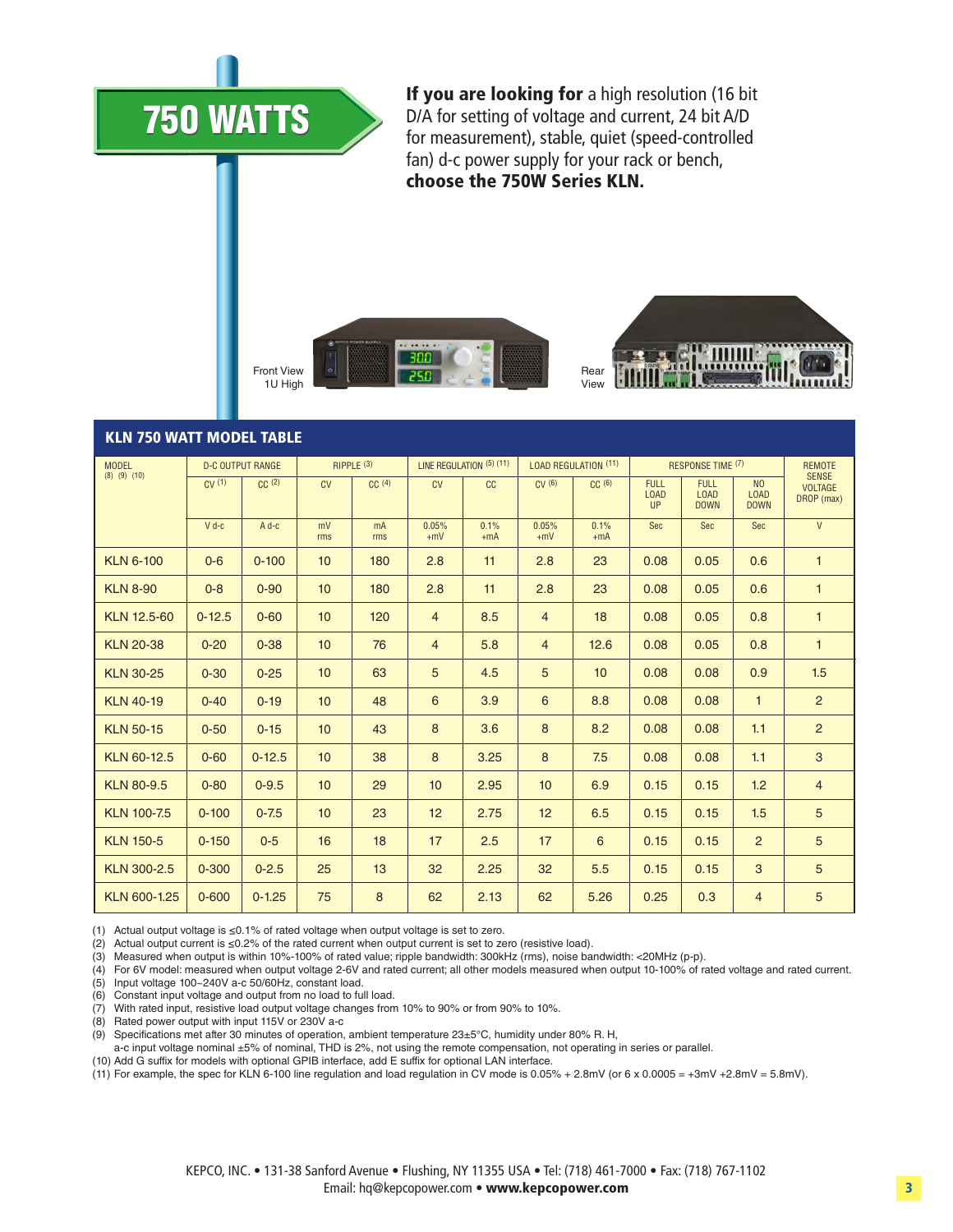# **1500 WATTS**

**If you are looking for** a full rack, 1U, 1500 Watt d-c power supply which runs cool in your rack (with no air gap required between units) or on your bench, **choose the 1500W Series KLN.**



| <b>KLN 1500 WATT MODEL TABLE</b> |            |                         |           |                   |                |                          |                |                             |                                         |                                           |                                              |                                              |
|----------------------------------|------------|-------------------------|-----------|-------------------|----------------|--------------------------|----------------|-----------------------------|-----------------------------------------|-------------------------------------------|----------------------------------------------|----------------------------------------------|
| <b>MODEL</b>                     |            | <b>D-C OUTPUT RANGE</b> |           | $RIPPLE$ (3)      |                | LINE REGULATION (5) (11) |                | <b>LOAD REGULATION (11)</b> |                                         | <b>RESPONSE TIME (7)</b>                  |                                              | <b>REMOTE</b>                                |
| $(8)$ $(9)$ $(10)$               | CV(1)      | CC(2)                   | <b>CV</b> | CC <sup>(4)</sup> | <b>CV</b>      | CC                       | CV(6)          | CC(6)                       | <b>FULL</b><br><b>LOAD</b><br><b>UP</b> | <b>FULL</b><br><b>LOAD</b><br><b>DOWN</b> | N <sub>O</sub><br><b>LOAD</b><br><b>DOWN</b> | <b>SENSE</b><br><b>VOLTAGE</b><br>DROP (max) |
|                                  | $V$ d-c    | $A$ d-c                 | mV<br>rms | mA<br>rms         | 0.05%<br>$+mV$ | 0.1%<br>$+mA$            | 0.05%<br>$+mV$ | 0.1%<br>$+mA$               | Sec                                     | <b>Sec</b>                                | Sec                                          | V                                            |
| <b>KLN 6-200</b>                 | $0-6$      | $0 - 200$               | 15        | 360               | 2.8            | 18.5                     | 2.8            | 38                          | 0.08                                    | 0.05                                      | 0.6                                          | $\mathbf{1}$                                 |
| <b>KLN 8-180</b>                 | $0 - 8$    | $0 - 180$               | 15        | 360               | 2.8            | 18.5                     | 2.8            | 38                          | 0.08                                    | 0.05                                      | 0.6                                          | $\mathbf{1}$                                 |
| KLN 12.5-120                     | $0 - 12.5$ | $0 - 120$               | 15        | 248               | 3.4            | 14.5                     | $\overline{4}$ | 28                          | 0.08                                    | 0.05                                      | 0.8                                          | $\mathbf{1}$                                 |
| <b>KLN 20-76</b>                 | $0 - 20$   | $0 - 76$                | 15        | 152               | $\overline{4}$ | 9.6                      | $\overline{4}$ | 20.2                        | 0.08                                    | 0.05                                      | 0.8                                          | $\mathbf{1}$                                 |
| <b>KLN 30-50</b>                 | $0 - 30$   | $0 - 50$                | 15        | 125               | 5              | $\overline{7}$           | 5              | 15                          | 0.08                                    | 0.08                                      | 0.9                                          | 1.5                                          |
| <b>KLN 40-38</b>                 | $0 - 40$   | $0 - 38$                | 15        | 95                | 6              | 5.8                      | 6              | 12.6                        | 0.08                                    | 0.08                                      | $\mathbf{1}$                                 | $\overline{2}$                               |
| <b>KLN 50-30</b>                 | $0 - 50$   | $0 - 30$                | 15        | 85                | $\overline{7}$ | 5.2                      | $\overline{7}$ | 11.4                        | 0.08                                    | 0.08                                      | 1.1                                          | 2                                            |
| <b>KLN 60-25</b>                 | $0 - 60$   | $0 - 25$                | 15        | 75                | 8              | 4.5                      | 8              | 10                          | 0.08                                    | 0.08                                      | 1.1                                          | 3                                            |
| <b>KLN 80-19</b>                 | $0 - 80$   | $0 - 19$                | 15        | 57                | 10             | 3.9                      | 10             | 8.8                         | 0.15                                    | 0.15                                      | 1.2                                          | $\overline{4}$                               |
| <b>KLN 100-15</b>                | $0 - 100$  | $0 - 15$                | 15        | 45                | 12             | 3.5                      | 12             | 8                           | 0.15                                    | 0.15                                      | 1.5                                          | 5                                            |
| <b>KLN 150-10</b>                | $0 - 150$  | $0 - 10$                | 24        | 45                | 12             | 3.5                      | 12             | 8                           | 0.15                                    | 0.15                                      | 2                                            | 5                                            |
| <b>KLN 300-5</b>                 | $0 - 300$  | $0 - 5$                 | 38        | 25                | 32             | 2.5                      | 32             | 6                           | 0.15                                    | 0.15                                      | 3                                            | 5                                            |
| KLN 600-2.5                      | $0 - 600$  | $0 - 2.5$               | 113       | 15                | 62             | 2.26                     | 62             | 5.5                         | 0.25                                    | 0.3                                       | $\overline{4}$                               | 5                                            |

See footnotes on 750 Watt Model Table, page 3.



KEPCO, INC. • 131-38 Sanford Avenue • Flushing, NY 11355 USA • Tel: (718) 461-7000 • Fax: (718) 767-1102 Email: hq@kepcopower.com • **www.kepcopower.com**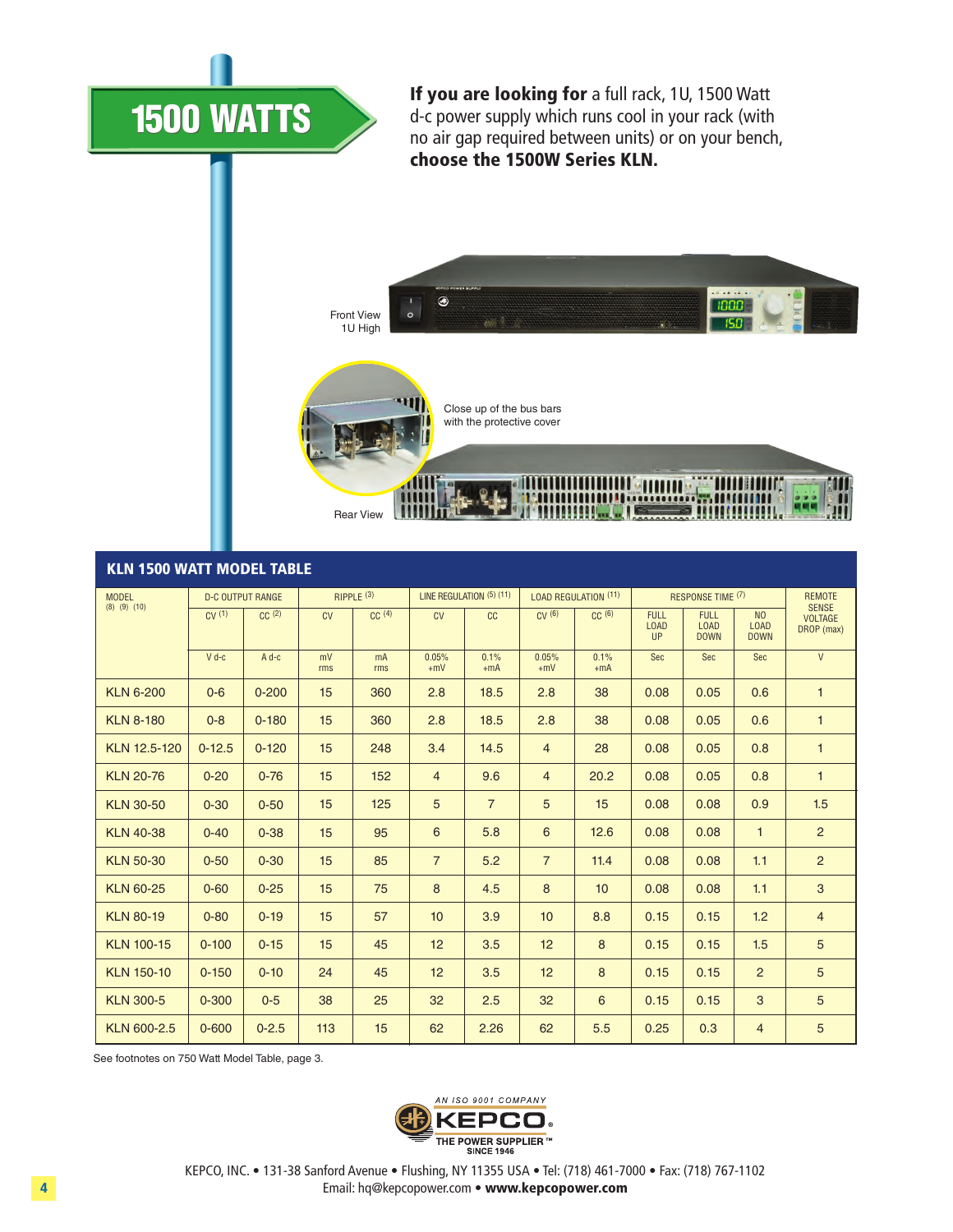## **3000 WATTS**

**If you are looking for** a 3000 Watt programmable d-c power supply that operates on single phase input with active PFC meeting EN 61000-3-2:2006 Class A standards, **choose the 3000W Series KLN.**



Front View 2U High



| <b>KLN 3000 WATT MODEL TABLE</b> |            |                         |           |                   |                |                          |                |                             |                                         |                                           |                                              |                                              |
|----------------------------------|------------|-------------------------|-----------|-------------------|----------------|--------------------------|----------------|-----------------------------|-----------------------------------------|-------------------------------------------|----------------------------------------------|----------------------------------------------|
| <b>MODEL</b>                     |            | <b>D-C OUTPUT RANGE</b> |           | $RIPPLE$ (3)      |                | LINE REGULATION (5) (11) |                | <b>LOAD REGULATION (11)</b> |                                         | RESPONSE TIME (7)                         |                                              | <b>REMOTE</b>                                |
| $(8)$ $(9)$ $(10)$               | CV(1)      | CC(2)                   | CV        | CC <sup>(4)</sup> | CV             | cc                       | CV(6)          | CC <sup>(6)</sup>           | <b>FULL</b><br><b>LOAD</b><br><b>UP</b> | <b>FULL</b><br><b>LOAD</b><br><b>DOWN</b> | N <sub>O</sub><br><b>LOAD</b><br><b>DOWN</b> | <b>SENSE</b><br><b>VOLTAGE</b><br>DROP (max) |
|                                  | $V$ d-c    | $A$ d-c                 | mV<br>rms | mA<br>rms         | 0.05%<br>$+mV$ | 0.1%<br>$+mA$            | 0.05%<br>$+mV$ | 0.1%<br>$+mA$               | Sec                                     | Sec                                       | Sec                                          | V                                            |
| <b>KLN 6-400</b>                 | $0-6$      | $0 - 400$               | 23        | 1000              | 2.8            | 42                       | 6.2            | 85                          | 0.08                                    | 0.02                                      | 0.5                                          | $\mathbf{1}$                                 |
| <b>KLN 8-360</b>                 | $0 - 8$    | $0 - 360$               | 23        | 1000              | 2.8            | 42                       | 6.2            | 85                          | 0.08                                    | 0.02                                      | 0.5                                          | $\mathbf{1}$                                 |
| KLN 12.5-240                     | $0 - 12.5$ | $0 - 240$               | 23        | 800               | 3.2            | 29                       | 7.1            | 60                          | 0.08                                    | 0.1                                       | 0.8                                          | $\mathbf{1}$                                 |
| <b>KLN 20-150</b>                | $0 - 20$   | $0 - 150$               | 23        | 600               | $\overline{4}$ | 18.5                     | 8              | 38                          | 0.08                                    | 0.1                                       | 0.8                                          | $\mathbf{1}$                                 |
| <b>KLN 30-100</b>                | $0 - 30$   | $0 - 100$               | 23        | 310               | 5              | 13                       | 9.5            | 27                          | 0.08                                    | 0.16                                      | 0.9                                          | 1.5                                          |
| <b>KLN 40-76</b>                 | $0 - 40$   | $0 - 76$                | 23        | 250               | 6              | 10.5                     | 11             | 22                          | 0.08                                    | 0.16                                      | $\mathbf{1}$                                 | $\overline{2}$                               |
| <b>KLN 50-60</b>                 | $0 - 50$   | $0 - 60$                | 23        | 200               | $\overline{7}$ | 9                        | 13             | 19                          | 0.08                                    | 0.16                                      | 1.1                                          | 2                                            |
| <b>KLN 60-50</b>                 | $0 - 60$   | $0 - 50$                | 23        | 150               | 8              | 7.5                      | 14             | 16                          | 0.08                                    | 0.16                                      | 1.1                                          | 3                                            |
| <b>KLN 80-38</b>                 | $0 - 80$   | $0 - 38$                | 23        | 110               | 10             | 6.2                      | 17             | 13.4                        | 0.15                                    | 0.3                                       | 1.2                                          | $\overline{4}$                               |
| <b>KLN 100-30</b>                | $0 - 100$  | $0 - 30$                | 23        | 90                | 12             | 5.3                      | 20             | 11.6                        | 0.15                                    | 0.3                                       | 1.5                                          | 5                                            |
| <b>KLN 150-20</b>                | $0 - 150$  | $0 - 20$                | 36        | 90                | 17             | 4.2                      | 27.5           | 9.4                         | 0.15                                    | 0.3                                       | 2                                            | 5                                            |
| <b>KLN 300-10</b>                | $0 - 300$  | $0 - 10$                | 57        | 50                | 32             | 3.1                      | 50             | 7.2                         | 0.15                                    | 0.3                                       | 3.5                                          | 5                                            |
| <b>KLN 600-5</b>                 | $0 - 600$  | $0 - 5$                 | 170       | 30                | 62             | 2.55                     | 95             | 6.1                         | 0.25                                    | 0.5                                       | $\overline{4}$                               | 5                                            |

(5) Input voltage: 190-240V a-c. 50/60Hz, constant load.

For others, see footnotes on 750 Watt Model Table, page 3.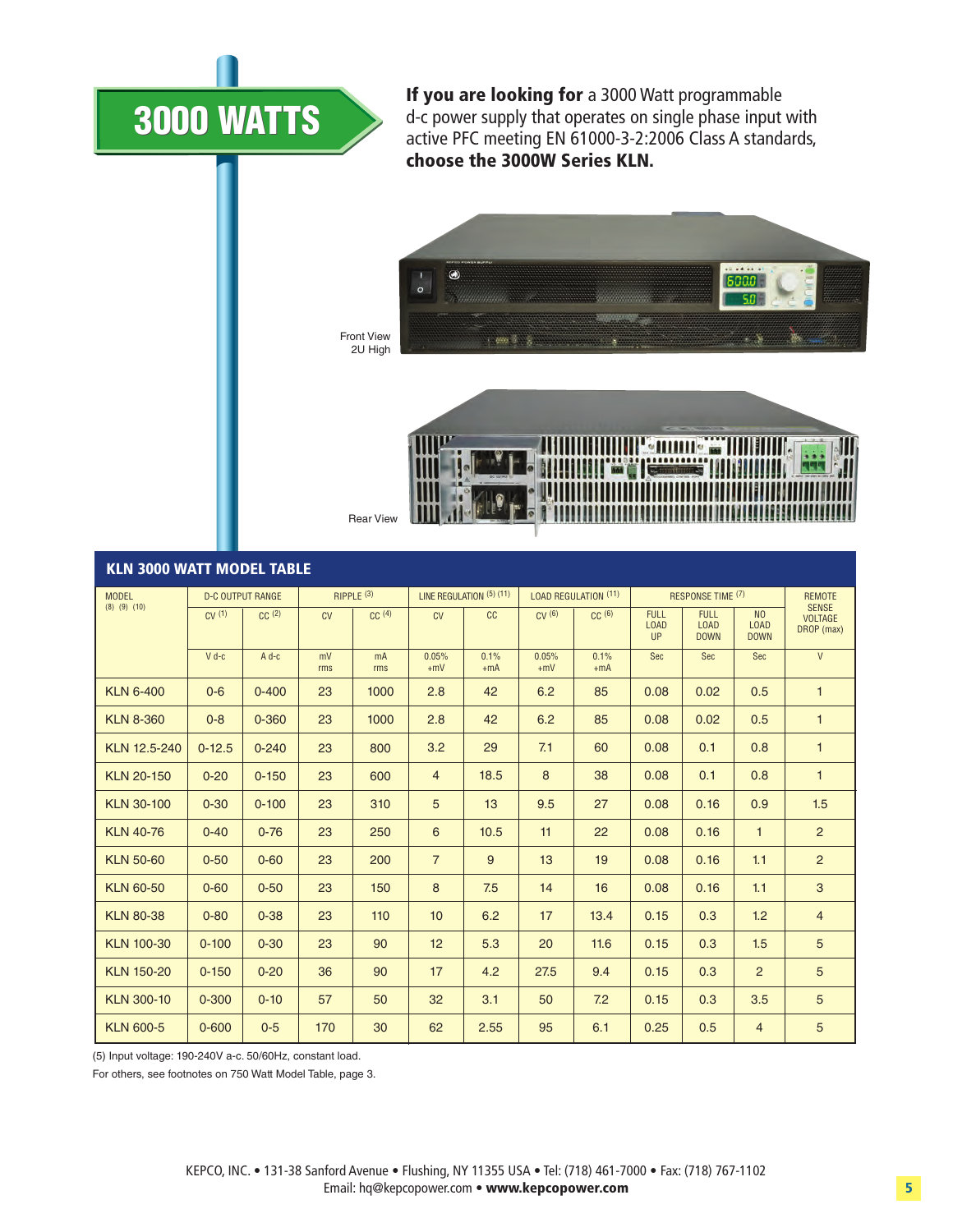| <b>KLN INPUT SPECIFICATIONS</b> |                                  |                                   |  |  |  |  |
|---------------------------------|----------------------------------|-----------------------------------|--|--|--|--|
| <b>SPECIFICATION</b>            |                                  | RATING/DESCRIPTION                |  |  |  |  |
| Input Voltage                   | 750 & 1500 Watt                  | 100-240Vac, 50/60Hz               |  |  |  |  |
|                                 | 3000 Watt                        | 190-240Vac, 50/60Hz               |  |  |  |  |
| Input Current (Full load)       | 750 Watt                         | 8.1A@115V a-c; 4.1A@230V a-c      |  |  |  |  |
|                                 | 1500 Watt                        | 16.2A@115V a-c; 8.1A@230V a-c     |  |  |  |  |
|                                 | 3000 Watt                        | 15.6A@230V a-c                    |  |  |  |  |
| Inrush Current                  | 750 Watt                         | 12.5A@230V a-c                    |  |  |  |  |
|                                 | 1500 Watt                        | 25A@230V a-c                      |  |  |  |  |
|                                 | 3000 Watt                        | 50A@230V a-c                      |  |  |  |  |
| Power Factor (PF)               | 750 & 1500 Watt                  | 0.99 (at 115V a-c, rated output)  |  |  |  |  |
| <b>Typical</b>                  | 3000 Watt                        | 0.99 (at 230V a-c, rated output)  |  |  |  |  |
| Efficiency                      | 750 Watt                         | 76% - 87%                         |  |  |  |  |
|                                 | 1500 Watt                        | 77% - 88%                         |  |  |  |  |
|                                 | 3000 Watt                        | 82% - 88%                         |  |  |  |  |
| <b>Isolation Voltage</b>        | Input-Outputs                    | $2000V$ a-c: 1 minute             |  |  |  |  |
|                                 | Input-Ground                     | $2000V$ a-c: 1 minute             |  |  |  |  |
|                                 | Output-Ground<br>$(6V-150V)$     | 350V d-c, leakage current: 100µA  |  |  |  |  |
|                                 | Output-Ground<br>$(300V - 600V)$ | 1200V d-c, leakage current: 100µA |  |  |  |  |

| <b>KLN OUTPUT SPECIFICATIONS</b> |                                                       |                                                              |                                                                                                                                          |  |  |
|----------------------------------|-------------------------------------------------------|--------------------------------------------------------------|------------------------------------------------------------------------------------------------------------------------------------------|--|--|
| <b>SPECIFICATION</b>             |                                                       |                                                              | RATING/DESCRIPTION                                                                                                                       |  |  |
| <b>Type of Stabilizer</b>        |                                                       |                                                              | Constant Voltage (CV)/Constant<br>Current (CC), automatic crossover                                                                      |  |  |
| <b>Adjustment Range</b>          |                                                       | Voltage                                                      | 0 to 100% of rated voltage                                                                                                               |  |  |
|                                  |                                                       | Current                                                      | 0 to 100% of rated current                                                                                                               |  |  |
| <b>Protective Functions</b>      |                                                       |                                                              | Programmable overvoltage (OVP)<br>Programmable overcurrent (OCP)<br>Overtemperature (OTP)<br>Fuse blown                                  |  |  |
| <b>Protection Setting</b>        |                                                       | Overvoltage                                                  | 0% to 110% of rated voltage                                                                                                              |  |  |
| Range                            |                                                       | Overcurrent                                                  | 0% to 110% of rated current                                                                                                              |  |  |
| Remote Error Sense Compensation  |                                                       |                                                              | 5V max. (See Applicable Model Table)                                                                                                     |  |  |
| <b>Parallel Operation</b>        |                                                       |                                                              | Up to 5 units maximum,<br>automatic load sharing                                                                                         |  |  |
| Series Operation                 |                                                       |                                                              | 2 units maximum<br>(total voltage must not exceed 600V)                                                                                  |  |  |
| Temperature,<br>Coefficient      |                                                       | <b>Constant Voltage Mode</b><br><b>Constant Current Mode</b> | 100ppm/°C of rated output voltage<br>or current, after 30 minute warm-up                                                                 |  |  |
| <b>Time Drift</b>                | Constant Voltage Mode<br><b>Constant Current Mode</b> |                                                              | 0.05% of rated output voltage<br>or current over 8 hrs interval following<br>30 minutes warm-up.<br>Constant line, load and temperature. |  |  |
| <b>Transient</b>                 |                                                       | <b>Constant Voltage Mode</b>                                 | 20V and under: ≤1.5ms;                                                                                                                   |  |  |
|                                  |                                                       |                                                              | 30V-100V: <1ms                                                                                                                           |  |  |
|                                  |                                                       |                                                              | 150V-600V: <2ms                                                                                                                          |  |  |



Parallel connection of two identical KLN power supplies (up to five possible) using optional Parallel Socket Board 536-0129 and Programming Port Cable 518-0119



Series connection of two identical KLN power supplies using optional Series Socket Board 536-0130 and Programming Port Cable 518-0119

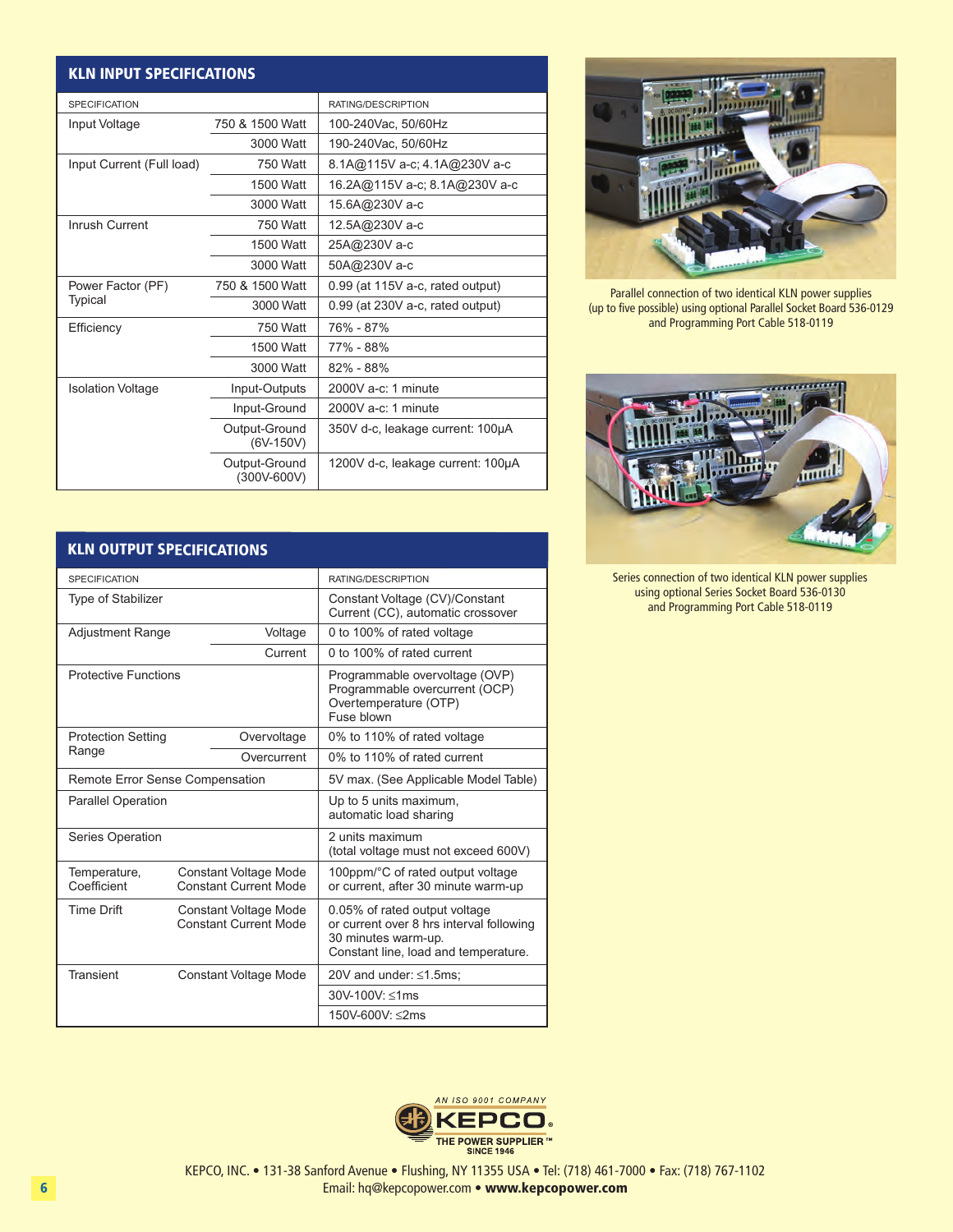#### **KLN PROGRAMMING CHARACTERISTICS - LOCAL**

| <b>SPECIFICATION</b>      |                   | RATING/DESCRIPTION                        |
|---------------------------|-------------------|-------------------------------------------|
| Local Control             |                   | Rotary encoder                            |
| <b>Setting Resolution</b> | Voltage & Current | 4 digits                                  |
| <b>Display Resolution</b> | Voltage & Current | 4 digits                                  |
| <b>Setting Accuracy</b>   | Voltage           | $\pm 0.1\% \pm 3C^{(1)}$ at rated voltage |
|                           | Current           | $\pm 0.5\% \pm 3C^{(1)}$ at rated current |
| Display Reading           | Voltage           | $\pm 0.2\% \pm 3C^{(1)}$ at rated voltage |
| Accuracy                  | Current           | $\pm 0.5\% \pm 3C^{(1)}$ at rated current |
| Overvoltage Protection    |                   | Programmable, 0 to 110% of rated voltage  |
| Overcurrent Protection    |                   | Programmable, 0 to 110% of rated current  |

(1)  $C = 1$  count of the last displayed digit.

| <b>KLN PROGRAMMING CHARACTERISTICS - DIGITAL,</b> |                    |
|---------------------------------------------------|--------------------|
| <b>SPECIFICATION</b>                              | RATING/DESCRIPTION |

| <b>Command Setting Resolution</b>              |         | $\pm 0.002\%$ of full scale                                                                                                                                                                      |
|------------------------------------------------|---------|--------------------------------------------------------------------------------------------------------------------------------------------------------------------------------------------------|
| <b>Command Readback Resolution</b>             |         | $\pm 0.002\%$ of full scale                                                                                                                                                                      |
| Command and D/A                                | Voltage | $\pm 0.1\% \pm 3C^{(1)}$ at rated voltage                                                                                                                                                        |
| <b>Setting Accuracy</b>                        | Current | $\pm 0.5\% \pm 3C^{(1)}$ at rated current                                                                                                                                                        |
| Command and A/D<br><b>Measurement Accuracy</b> | Voltage | $\pm 0.2\% \pm 2C^{(1)}$ at rated voltage<br>(Average Measurement)                                                                                                                               |
|                                                | Current | $\pm 0.5\% \pm 3C^{(1)}$ at rated current<br>(Average Measurement)                                                                                                                               |
| <b>Command Response Time</b>                   |         | $\leq$ 20ms (After received) <sup>(2)</sup>                                                                                                                                                      |
| RS-485 Digital Interface<br>(Standard)         |         | Default baud rate: 115.2K<br>Baud rates: 4.8K, 9.6K, 19.2K, 38.4K, 57.6K,<br>115.2K user selectable<br>Max number of units connected to bus: 254<br>Max. effective control distance: 1000 meters |
| GPIB IEEE 488.2 Digital Interface              |         | Optional (G suffix)                                                                                                                                                                              |
| <b>LAN Digital Interface</b>                   |         | Optional (E suffix)                                                                                                                                                                              |



Analog Interface RS 485 Interface (Standard)



LAN Interface (Optional) Added



GPIB (IEEE 488) Interface (Optional) Added

(1)  $C = 1$  count of the last displayed digit.<br>(2) Programming time = Command resport

(2) Programming time = Command response time + Output response time. The output response time differs for different models, from 30mS ~ 200mS.

| <b>KLN PROGRAMMING CHARACTERISTICS - ANALOG</b>                 |                      |                    |  |  |  |
|-----------------------------------------------------------------|----------------------|--------------------|--|--|--|
| <b>SPECIFICATION</b>                                            |                      | RATING/DESCRIPTION |  |  |  |
| Analog Setting Accuracy<br><b>Constant Voltage</b><br>Mode (CV) | Voltage<br>Current   | ± 5%<br>± 5%       |  |  |  |
| Analog Setting Accuracy<br><b>Constant Current</b><br>Mode (CC) | Voltage<br>Current   | ± 5%<br>± 5%       |  |  |  |
| Analog Monitor                                                  | Rated voltage output | $10.00V \pm 0.25V$ |  |  |  |
| Accuracy                                                        | Zero voltage output  | $0.00V \pm 0.25V$  |  |  |  |
|                                                                 | Rated current output | $10.00V \pm 0.25V$ |  |  |  |
|                                                                 | Zero current output  | $0.00V \pm 0.25V$  |  |  |  |